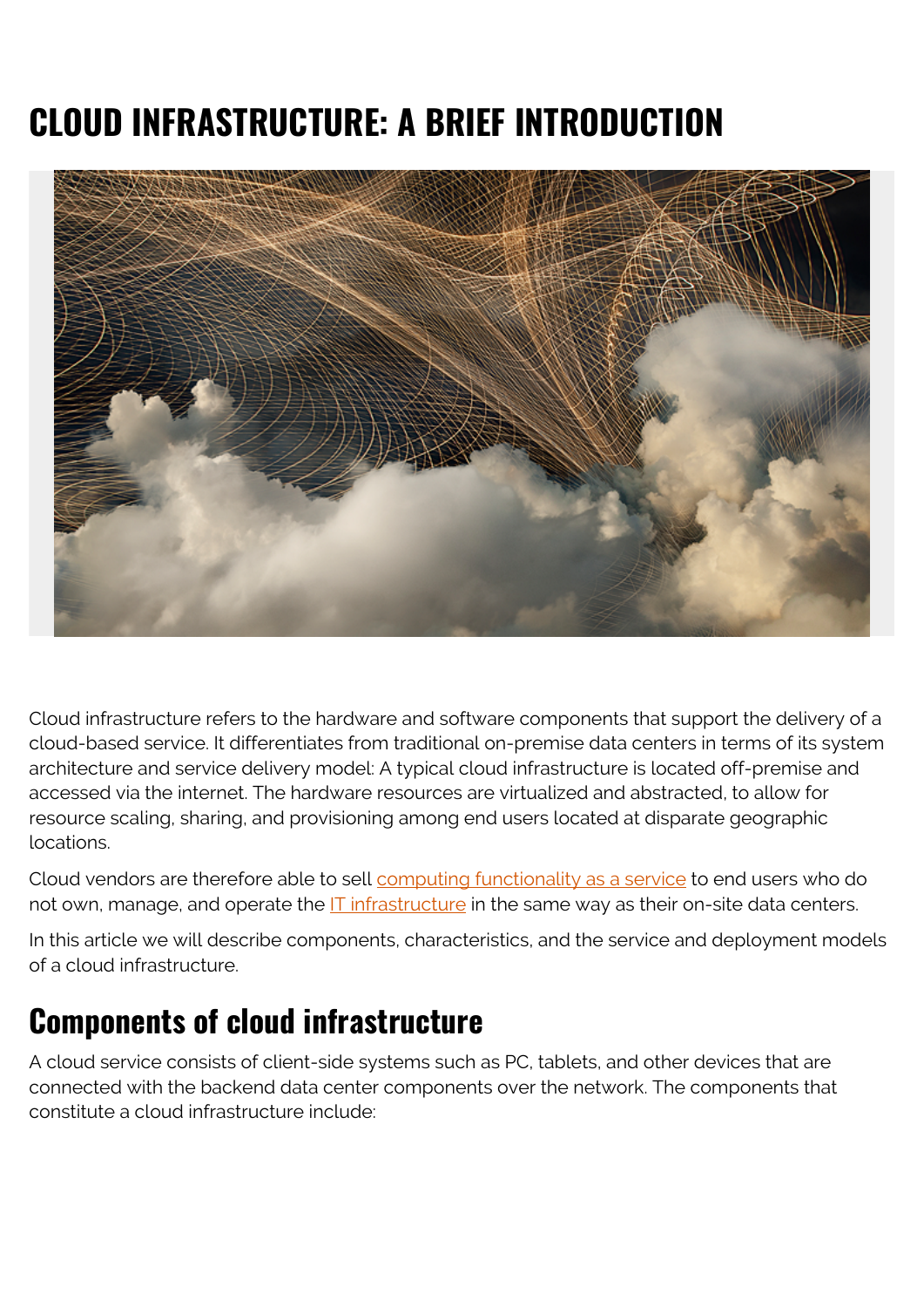

#### **Network**

The network is the communications channel that enables information to travel between backend cloud systems and front-end client devices. The computing process takes place at the off-premise [cloud data center.](https://blogs.bmc.com/blogs/rise-of-data-centers/) Users access and interact with these components over private or public networks that communicate data between the two ends of a cloud service. The data is typically the visual information, logs, or control functionality communicated across the network.

The network consists of physical electrical components such as routers, wires, and switches as well as software apps and hardware firmware that enable data communication as per the [OSI data](https://blogs.bmc.com/blogs/osi-model-7-layers/) [communications model](https://blogs.bmc.com/blogs/osi-model-7-layers/).

#### **Hardware**

Cloud computing is accessed by a set of virtual hosts that represent a preconfigured set of physical hardware components. While end users don't control, manage, and operate hardware at the physical layer, underlying the layers of abstraction an[d software-defined infrastructure](https://blogs.bmc.com/blogs/software-defined-infrastructure/) is a range of hardware assets common to any data center, whether cloud or on-premise. These hardware components include servers, processing units, GPUs, power supply, memory, and other components.

Allocation of these hardware resources can be scaled across users and IT workloads through [virtualization](https://blogs.bmc.com/blogs/it-virtualization/) and layers of abstraction depending on the model of the cloud service. [Redundancy](https://blogs.bmc.com/blogs/resiliency-vs-redundancy/) and flexibility are built into the hardware systems to ensure that the performance, security, and [availability](https://blogs.bmc.com/blogs/reliability-vs-availability/) issues pertaining to cloud infrastructure hardware do not impact end users.

### **Storage**

Platform and storage system is a critical component of the cloud infrastructure stack. Cloud data centers store data across a variety of storage types and devices, keep backups, and scale storage allocation among users. The underlying hardware stack that supports the storage infrastructure is abstracted through virtualization or a [software-defined architecture.](https://blogs.bmc.com/blogs/what-is-a-software-defined-data-center/) This allows users to use storage as a cloud service that can be added or removed as without manually provisioning the hardware at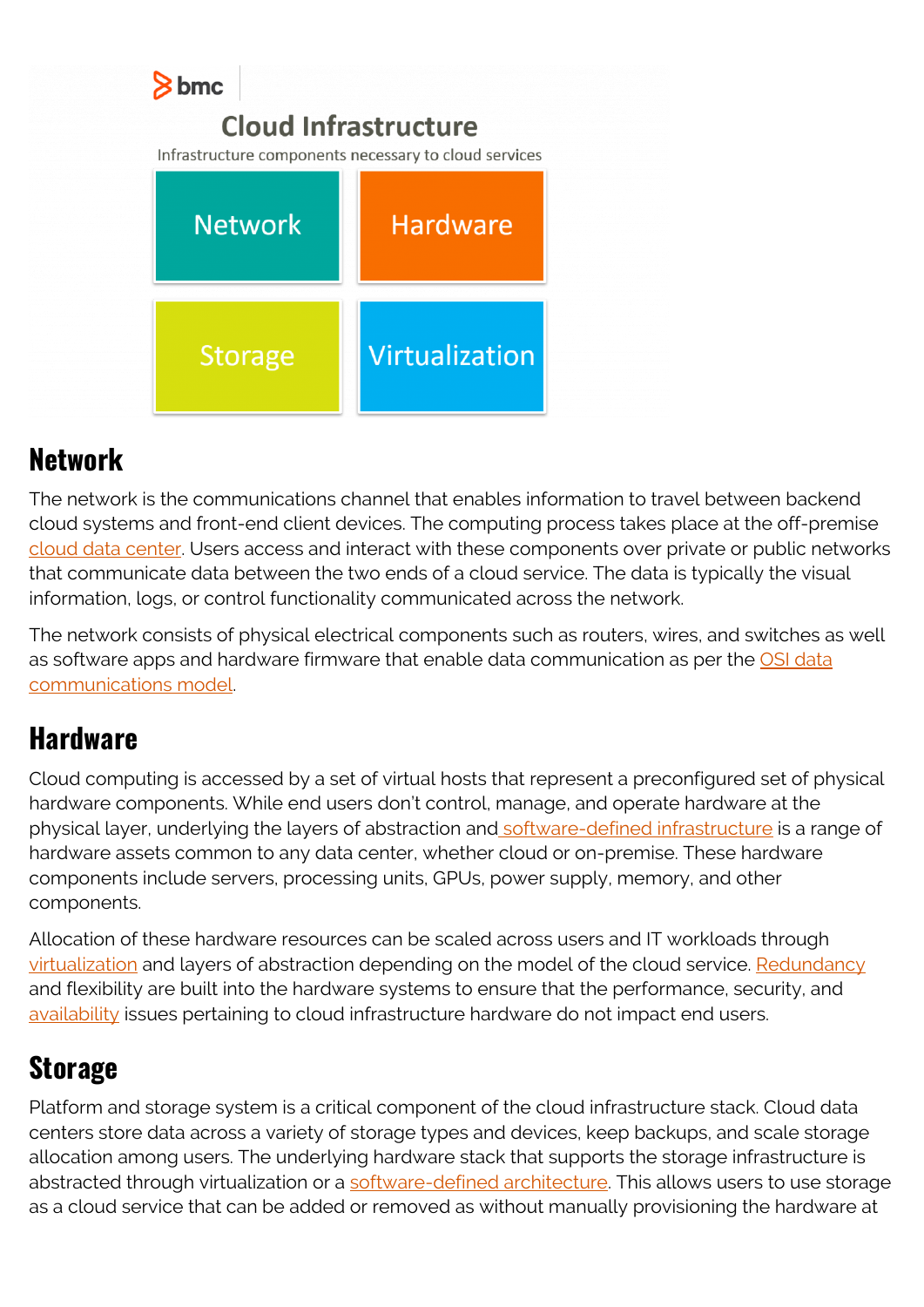every server when required.

Common cloud storage formats include:

- **Block storage.** This approach splits data into blocks that are stored across different storage systems in multiple server arrays. The data is decoupled from the underlying hardware environment. An individual storage volume can be split into multiple instances called blocks. Block storage is most suitable for static data assets.
- **Object storage.** Data files are broken down into pieces, each provided with a unique metadata identifier, and stored as uncompressed, unencrypted data objects. The metadata information can be customized (unlike in block storage, which only allows for a limited set of metadata attributes as identifiers). Object storage is suitable for data assets changing dynamically.
- **File storage.** This is associated with Network Access Storage (NAS) and works similar to the local hardware device storage on your PC. It is easily configurable within a single data path.

#### **Virtualization**

The cloud service is decoupled from its hardware resources such as computing power and storage using virtualization or other software-defined computing architecture. The hardware functionality is emulated within a software system—users get access to a virtual version of hardware resources such as platform, processing, storage, and networking.

The hardware resources that enable a cloud service are operated and managed by cloud vendors. Users only pay for the services they consume, which means that the issues in hardware underlying a cloud service must not impact the **Service Level Agreement (SLA)**. With virtualization, these limitations are masked from users of a cloud service as IT workloads can be dynamically moved and allocated across a pool of hardware resources available in virtualized and reconfigurable IT environments.

# **Characteristics of cloud infrastructure**

The characteristics of cloud infrastructure are different than those of on-site data centers, thanks especially to the operating model of cloud services and the necessary architecture for cloud computing. These cloud characteristics include:

- High scalability
- Flexible resource pooling
- On-demand self-service provisioning
- Secure with multiple layers of security against cyber-attacks
- As-a-service delivery model charged on a service consumption-basis
- Highly available access to IT resources and services
- Managed by the cloud vendor

## **Deployment models for cloud infrastructure**

Cloud infrastructure can be dedicated to individual users with isolated access or shared among multiple users—or a combination of both. The basic infrastructure resources are the same regardless of the deployment model but differentiate in their allocation between users.

The [three most common cloud deployment models](https://blogs.bmc.com/blogs/public-private-hybrid-cloud/) are categorized like this: